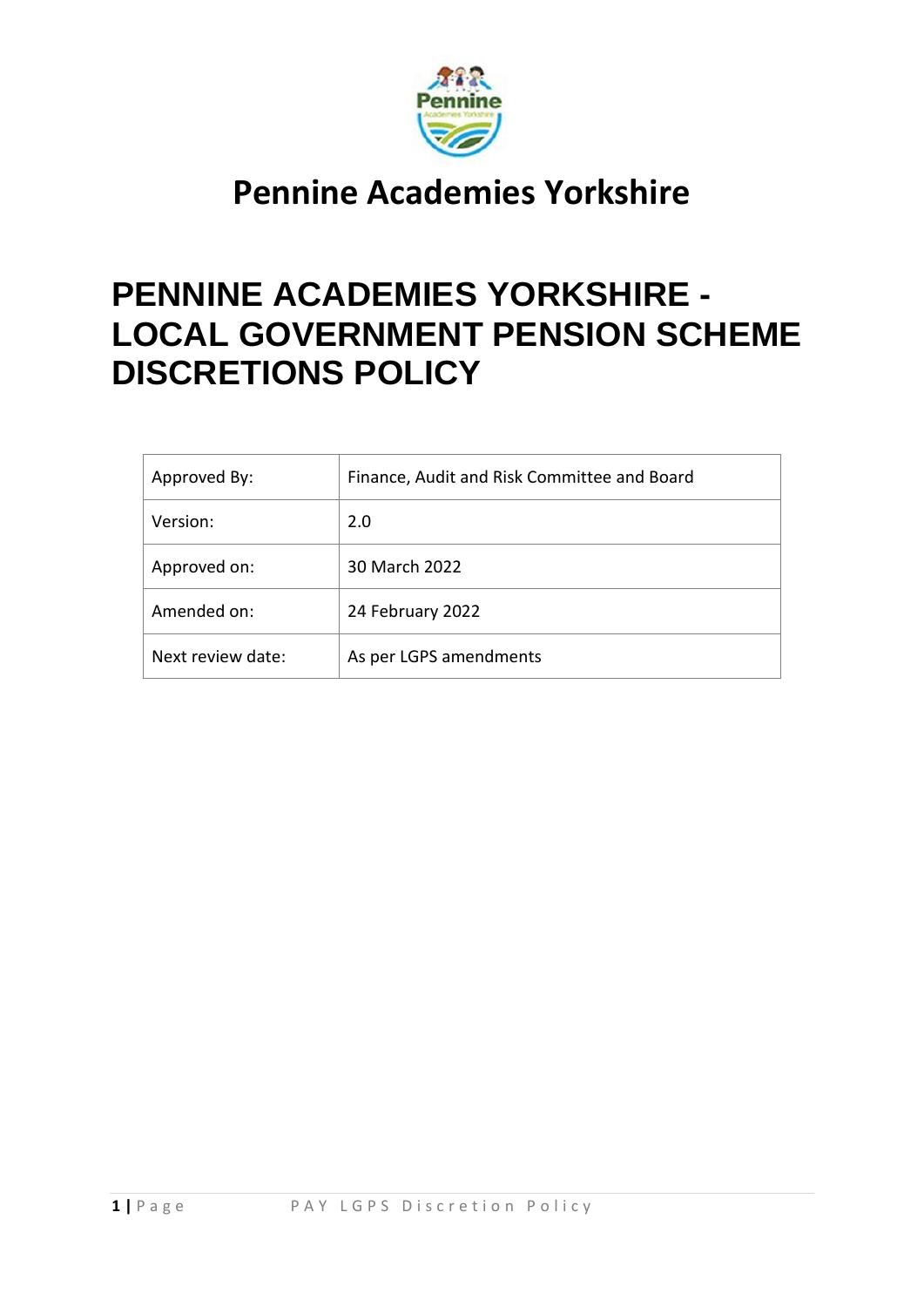

### **OVERVIEW**

The Local Government Pension Scheme (LGPS) in England and Wales was amended from 1 April 2014. The provisions of the new LGPS, together with protections for members benefits accrued before 1 April 2014, are now contained in the Local Government Pension Scheme Regulations 2013 (the **'LGPS Regulations 2013**'), the Local Government Pension Scheme (Transitional Provisions, Savings and Amendment) Regulations 2014 (the **'LGPS Transitional Regulations 2014'**) (As at 14th May 2018).

Therefore, this statement now relates to the application of discretions under:

- (a) the **LGPS Regulations 2013**
- (b) **LGPS Transitional Regulations 2014**; and
- (c) the Local Government Pension Scheme Regulations 1997 ('**LGPS Regulations 1997'**) and the Local Government Pension Scheme (Benefits, Membership and Contributions) Regulations 2007 (**'LGPS Benefits Regulations 2007'**), which continue to have effect in so far as is necessary under *Regulation 3 (Membership before 1 April 2014) of the LGPS Transitional Regulations 2014.*

This Policy was approved by the Finance, Audit and Risk Committee of Pennine Academy Yorkshire (the '**Trust**') in March 2022.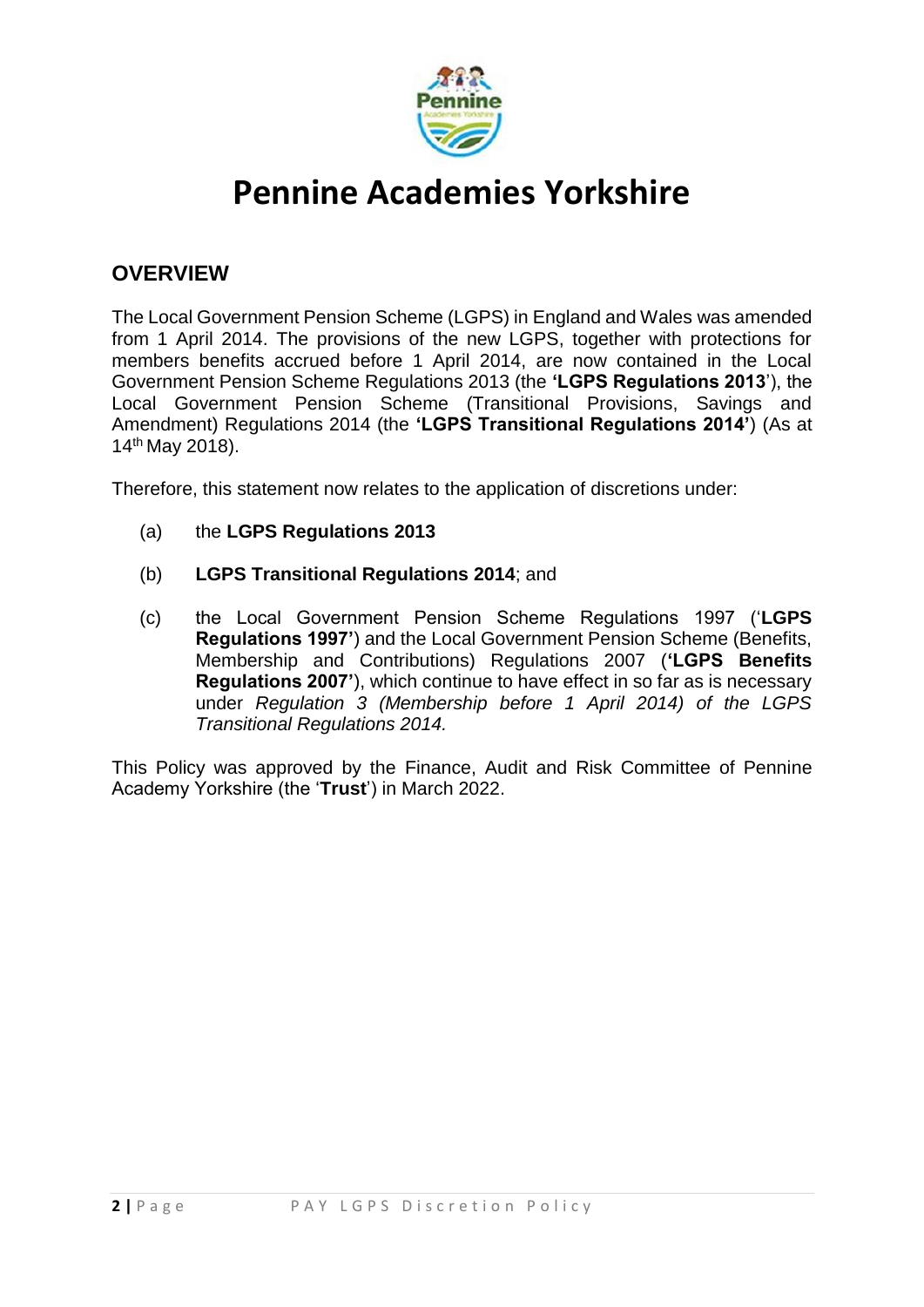

### **INTRODUCTION**

Under *Regulation 60 (statements of policy about exercise of discretionary functions) of the LGPS Regulations 2013* and *paragraph 2(2) of Schedule 2 of the LGPS Transitional Regulations 2014*, employers are required to make and publish policy statements on how they will exercise **five specific mandatory discretions**.

In addition there are **two further discretions** relevant to employers, which relate to members who left before 1 April 2014. These are under *Regulation 66 of the Local Government Pension Scheme (Administration) Regulations 2008* (in respect of leavers between 1 April 2008 and 31 March 2014) and under *Regulation 106 of the LGPS Regulation 1997* (in respect of leavers between 1 April 1998 and 31 March 2008).

Any policy statements made must not limit, or 'fetter' how an employer uses any of the discretions afforded by the scheme.

The use of any discretion is likely to lead to immediate and potentially continuing increased pension costs for the employer, which could be considerable.

The **Trust** is required to keep its statement under review and make such revisions as are appropriate following a change in its policy. Following any changes in its policy the **Trust** must publish the revised policy and send a copy to the administering authority within one month of the date the policy is revised.

In formulating and revising the policy statements outlined below, the **Trust** must have regard to the extent to which the exercise of its discretionary powers could lead to a serious loss of confidence in the public service.

Details of the **five discretions** available are as follows:

### **1. Shared Cost Additional Pension Contributions (SCAPC) - Regulation 16 (2)(e) and 16 (4)(d)**

*Where an active member pays Additional Pension Contributions by regular or lump sum contribution to purchase extra annual pension, an employer can choose to voluntarily contribute towards the cost of purchasing that extra pension through a SCAPC*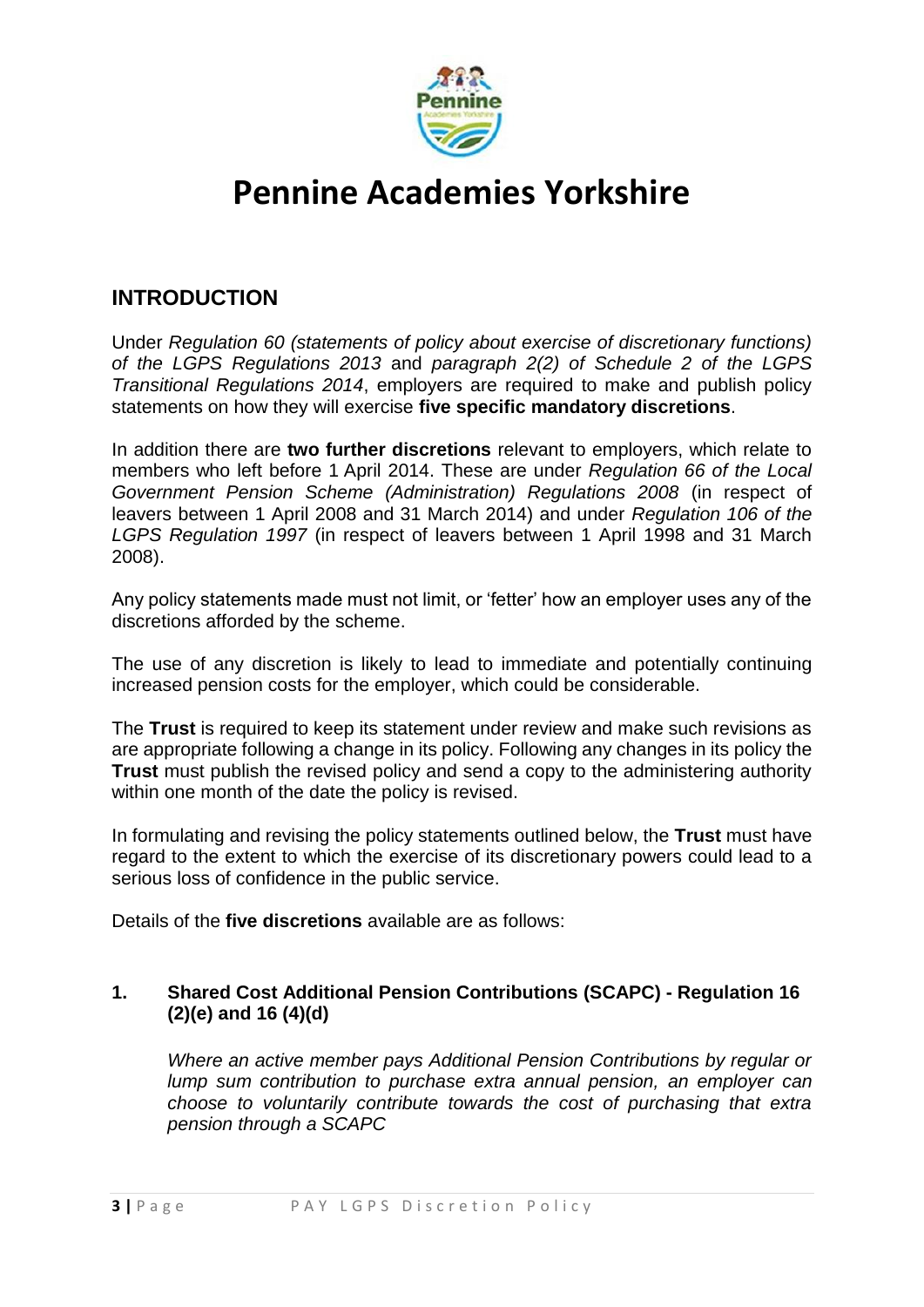

### **Pennine Academy Yorkshire's Statement**

**Pennine Academies Yorkshire** does not consider contributions towards additional pension contributions to be an essential part of its employment strategy. However, **the Trust** will consider applications made under these specific provisions having regard to **the Trust's** general policy from time to time, on the employee pay strategy and the particular circumstances surrounding each case.

It is likely that decisions will be made on the merits of each case having particular regard to factors such as:

- **the Trust's** ability to meet the cost of granting such a request; and/or
- the member's personal circumstances.

#### **2. Awarding Additional Pension - Regulation 31**

*An employer can choose to grant additional pension up to the maximum allowed by the scheme rules provided that the member is active or is within 6 months of leaving for reasons of redundancy or business efficiency or whose employment was terminated by mutual consent on grounds of business efficiency.*

*Employers may wish to use this Regulation as an aid to recruitment, an aid to retention or to compensate or reward an employee who is retiring.* 

*Employers should also consider provisions of this Regulation, in particular Regulation 31(4), if they decide to exercise their power under Section 1 (general power of competence) of the Localism Act 2011.* 

#### **Pennine Academy Yorkshire's Statement**

**The Trust** will consider applications made under this Regulation having regard to the particular circumstances surrounding each case. Decisions will be made on the merits of each case having particular regard to the following:

- the member's personal circumstances:
- the interests of **the Trust:**
- the additional contributions due to the Fund by **the Trust** in respect of the exercise of this discretion;
- any potential benefits or savings to **the Trust** arising from the exercise of this discretion;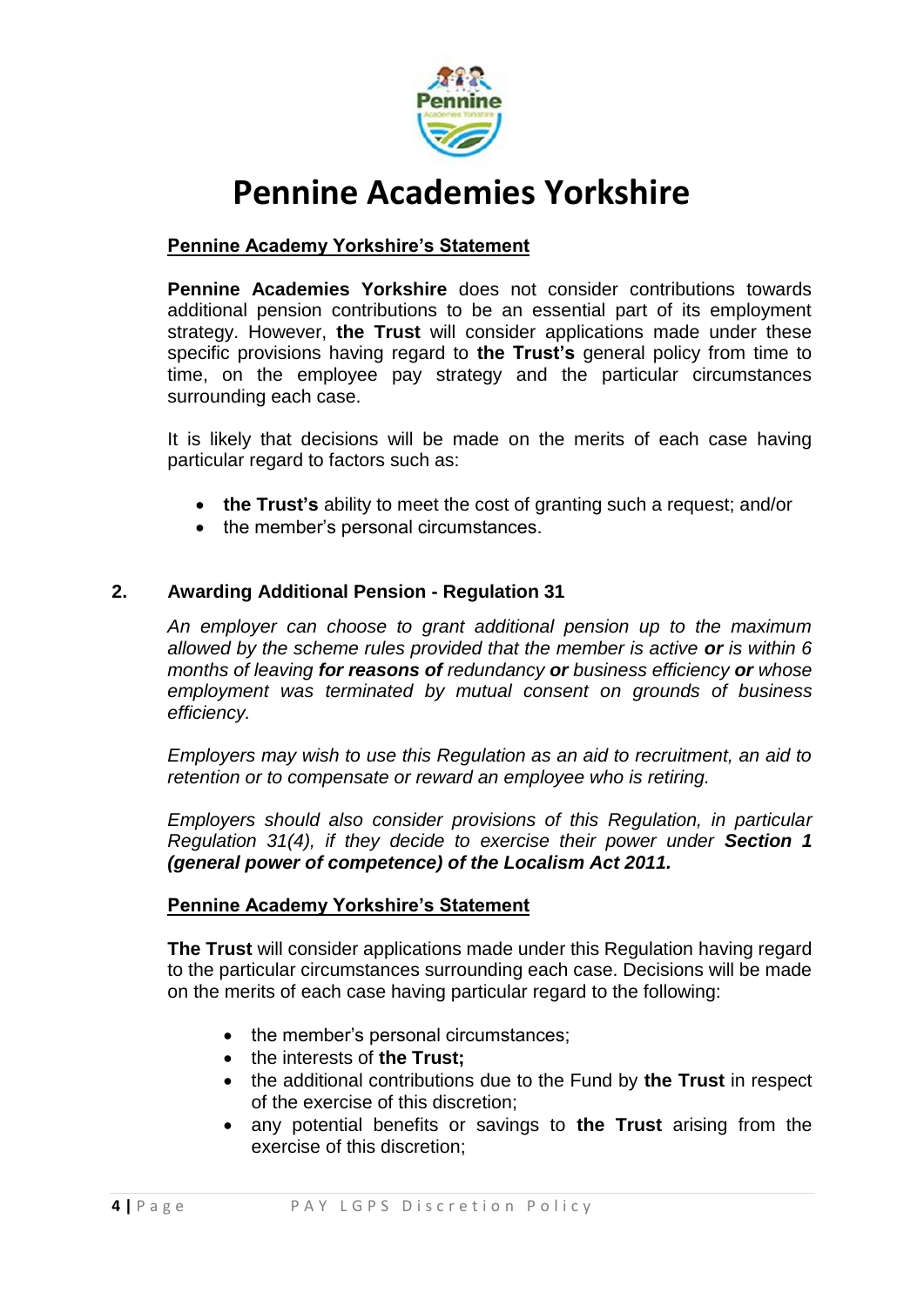

- other options that are, from time to time, available under **the Trust's** severance arrangements;
- the funding position of the Trust within the Fund;
- the ability of **the Trust** to meet the cost of granting such an award.

### **3. Flexible Retirement - Regulation 30(6)**

*An employer can decide whether to permit a member who has attained the age of 55 to draw all or part of their retirement benefits (both pension and lump sum) whilst continuing in employment and Fund membership provided that:*

- *there has been a reduction in hours, or*
- *a reduction in grade.*

*An employer may agree to waive in whole or in part any actuarial reductions that would be required (see below: Regulation 30(8)).*

#### **Pennine Academy Yorkshire's Statement**

**The Trust** will consider applications made under this Regulation having regard to the particular circumstances surrounding each case. Decisions will be made on the merits of each case having particular regard to:

- the operating requirements of the employing department
- **the Trust's** ability to meet the cost of granting such a request
- whether any demonstrable cost saving in excess of potential savings available under any severance arrangements in place for time to time can be made
- the member's personal circumstances.
- Whether to permit the member to choose to draw all, part or none of the pension benefits they have built up after 1 April 2008.

#### **4. Waiving actuarial reductions - Regulation 30(8)**

*An employer may agree to waive in whole or in part the actuarial reductions that would be required:*

 *all of the reductions in respect of pre 1 April 2014 benefits but only on compassionate grounds (paragraph 2 of Schedule 2 of the LGPS Transitional Regulations 2014);*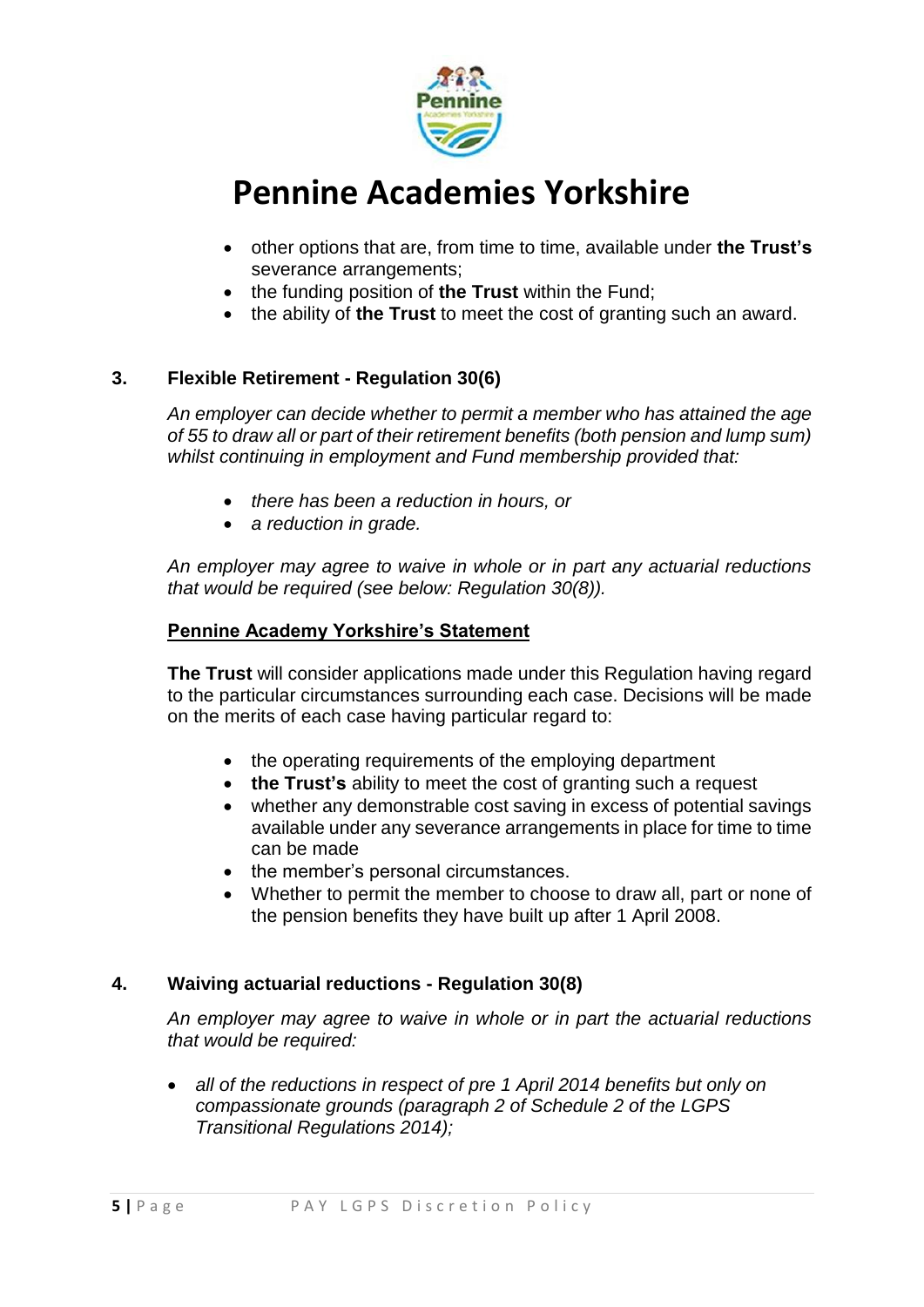

 *all or some of the actuarial reduction in respect of post 1 April 2014 on any grounds.* 

*Where 85 year rule protections exists and the member has full or tapered protection the employer can waive all of the reductions but only on compassionate grounds for the service up to the date the 85 year rule protection ends (31 March 2016 (full) or 31 March .2020 (tapered)).*

#### **Pennine Academy Yorkshire's Statement**

**The Trust,** will consider applications made under this Regulation having regard to the particular circumstances surrounding each case. Decisions will be made on the merits of each case having particular regard to:

- **the Trust's** ability to meet the cost of granting such a request
- whether any demonstrable cost saving in excess of potential savings available under any severance arrangements in place from time to time can be made
- the member's personal circumstances

Applications for the payment of unreduced benefits for service before 1 April 2014 on the grounds of compassion will be granted if:

- in **the Trust's** sole opinion, the special extenuating circumstances surrounding the application, along with the supporting evidence provided justify approval and
- **the Trust** can meet the cost of granting such a request.

#### **5. Switching on the 85 rule – Schedule 2 - 1(1)(c) of the LGPS Transitional Regulations 2014**

*An employer can decide whether to "switch on" the 85 year rule to allow members who have protections under old regulations, and who choose to voluntarily draw their benefits on or after age 55 and before age 60 to receive benefits either unreduced or with a smaller reduction to their 85 year rule date. The employer will be responsible for meeting any strain costs relating to benefits being paid before age 60. If the employer does not "switch on" the 85 year rule the member's benefits will be reduced to age 60 or the date they meet the 85 year rule if later.*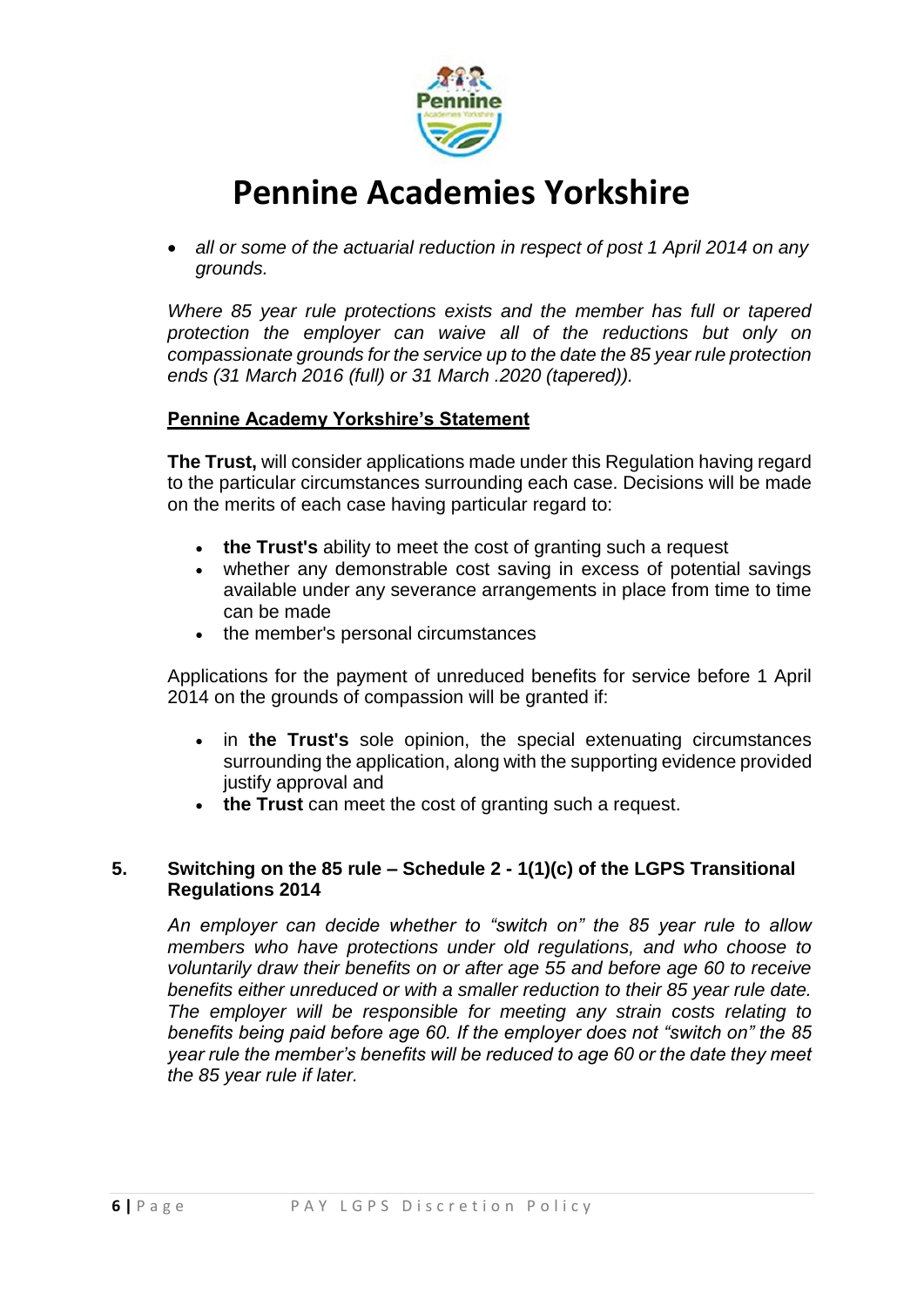

### **Pennine Academy Yorkshire's Statement**

**The Trust,** will consider applications made under this Regulation having regard to the particular circumstances surrounding each case. Decisions will be made on the merits of each case having particular regard to:

- **the Trust's** ability to meet the cost of granting such a request;
- whether any demonstrable cost saving in excess of potential savings available under any severance arrangements in place from time to time can be made;
- the member's personal circumstances.

#### **Further discretions under the LGPS Regulations 1997 and the LGPS Benefits Regulations 2007**

There are also two other discretions for employers but these relate specifically to members who left before 1 April 2014.

Whilst the LGPS Regulations 2013 repeals the LGPS Regulations 1997 and the LGPS Benefits Regulations 2007 (in so far as they had not already been repealed), Regulation 3(1) of the LGPS (Transitional Provisions, Savings and Amendment) Regulations 2014 allows for the LGPS Regulations 1997 and the LGPS Benefits Regulations 2007 to still have effect in so far as they relate to certain member benefits before 1 April 2014. As such, the other discretions still available for certain members only, are as follows:

#### **1. Early Payment of Deferred Pensions for members who left before 1st April 2014 – Regulation 2 of the LGPS (Transitional Provisions, Savings and Amendment) Regulations 2014,** *Regulation 30(2) and 30(5) of the LGPS Benefits Regulations 2007 & Regulation 31(2) and Regulation 31(5) of the LGPS Regulations 1997*

*From 14 May 2018, all deferred members may voluntarily elect for early payment of their deferred benefits prior to their Normal Retirement Date. An employer can decide on compassionate grounds whether to waive any actuarial reduction to benefits paid before age 65. An employer can decide whether to 'switch on' the 85 year rule where a member has taken voluntarily early payment of deferred benefits from age 55.*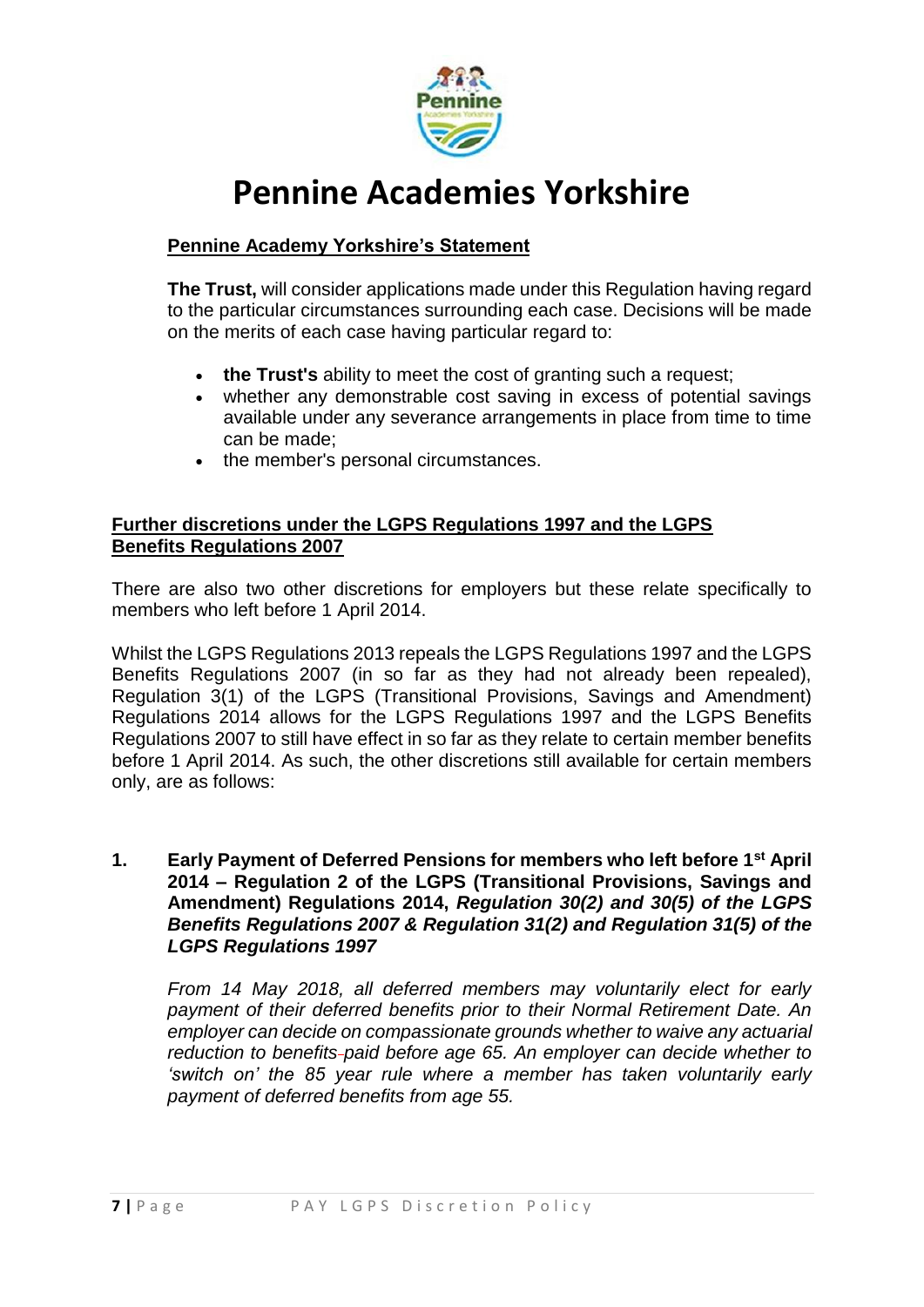

### **Pennine Academy Yorkshire's Statement**

**The Trust,** will consider applications made under this Regulation having regard to the particular circumstances surrounding each case. Decisions will be made on the merits of each case having particular regard to:

- **the Trust's** ability to meet the cost of granting such a request
- the member's personal circumstances

Applications for the payment of unreduced benefits on the grounds of compassion will be granted if:

- in **the Trust's** sole opinion, the special extenuating circumstances surrounding the application, along with the supporting evidence provided justify approval and
- **the Trust** can meet the cost of granting such a request.

**N.B.** Deferred members who left the Scheme before 1 April 2008 can still make application for the early payment of their deferred benefits after age 50 under LGPS rules. However, under HMRC rules such payments would be classed as 'un-authorised' and would be subject to a punitive tax charge.

**2. Early Payment of Deferred Pensions for members who left before 1st April 2014 and have ceased to be entitled to a tier 3 ill benefit - Regulation 2 of the LGPS (Transitional Provisions, Savings and Amendment) Regulations 2014, Regulation 30A(3) and 30A(5) of the LGPS Benefits Regulations 2007.** 

*An employer can decide whether to grant early payment to members who have ceased to be entitled to a tier 3 ill health benefit and who are over the age of 55. An employer may on compassionate grounds agree to waive any actuarial reduction. An employer can decide whether to 'switch on' the 85 year rule where voluntary early payment of suspended tier 3 ill health pension is taken.*

#### **Pennine Academy Yorkshire's Statement**

**The Trust,** will consider applications made under this Regulation having regard to the particular circumstances surrounding each case. Decisions will be made on the merits of each case having particular regard to:

- the **Trust's** ability to meet the cost of granting such a request
- the member's personal circumstances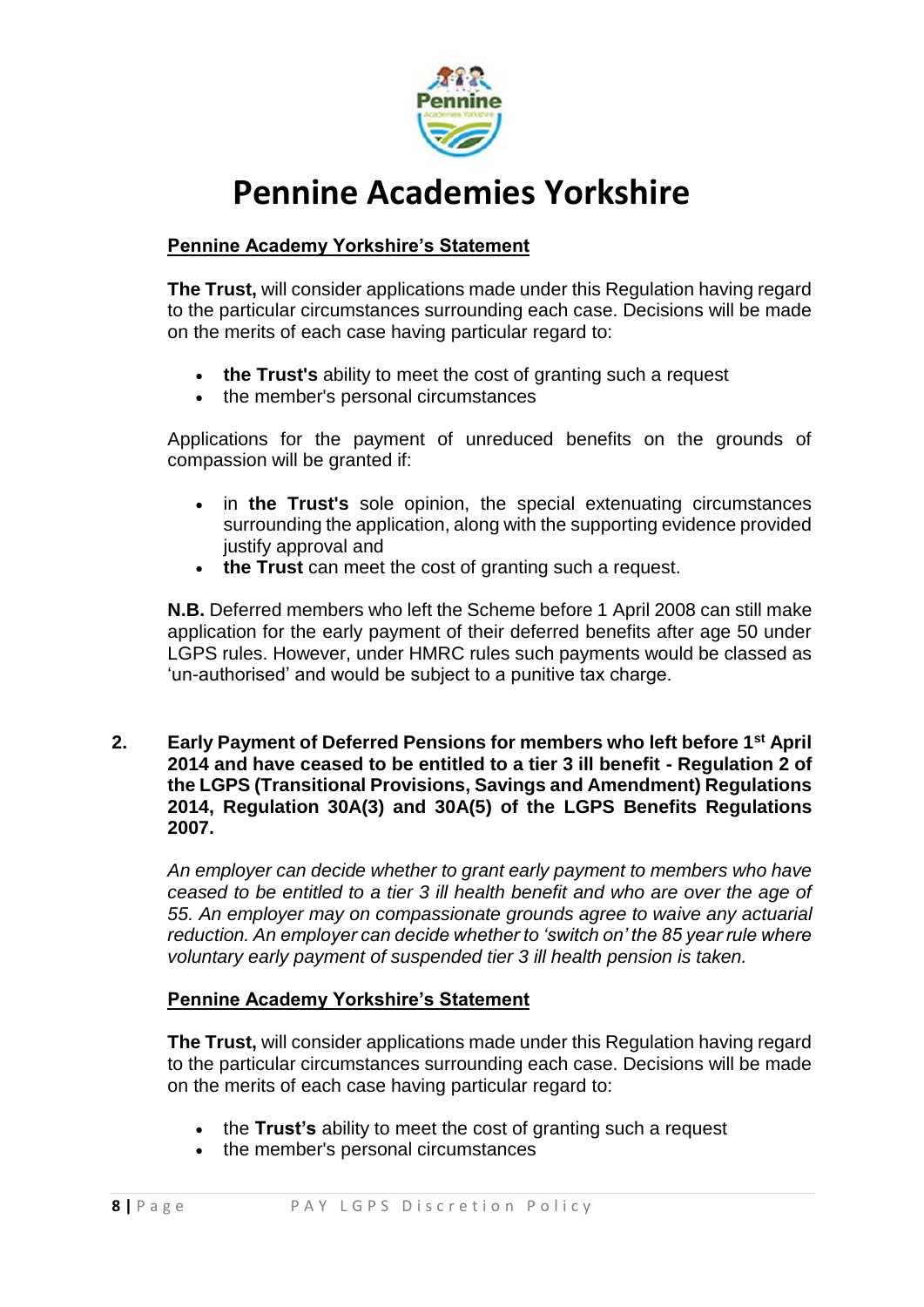

Applications for the payment of unreduced benefits on the grounds of compassion will be granted if:

- in **the Trust's** sole opinion, the special extenuating circumstances surrounding the application, along with the supporting evidence provided justify approval and
- **the Trust** can meet the cost of granting such a request.

#### **LGPS 2013 & 2014 (non-mandatory) discretions**

The Trust have decided to have a written policy in respect of the five following nonmandatory discretions:

#### 1. **Extending the 12-month time limit for transfer of pension rights – Regulation 100 (6) LGPS Regulations 2013**

*An employer can decide to extend the 12-month time limit to permit a member to transfer their previous pension rights from another scheme, if an election had not been made within 12 months of joining the LGPS.*

#### **Pennine Academy Yorkshire's Statement**

**The Trust,** will only consider applications made under this Regulation in the most exceptional circumstances and if:

- evidence indicates that the Fund had not informed the member about the transfer within the 12 month time limit, or
- verifiable evidence indicates that the member made an election to transfer within 12 months of joining the LGPS, but the election form was not received by the Fund.

#### **2. Extending the time limit for a member to elect for a Shared Cost Additional Pension Contributions (SCAPCs) – Regulation 16 (16) LGPS Regulations 2013**

*An employer can decide to extend the 30 day deadline for a member to purchase additional pension by SCAPCs upon return from a period of unpaid absence (other than because of illness or injury, relevant child-related leave or reserve forces leave).*